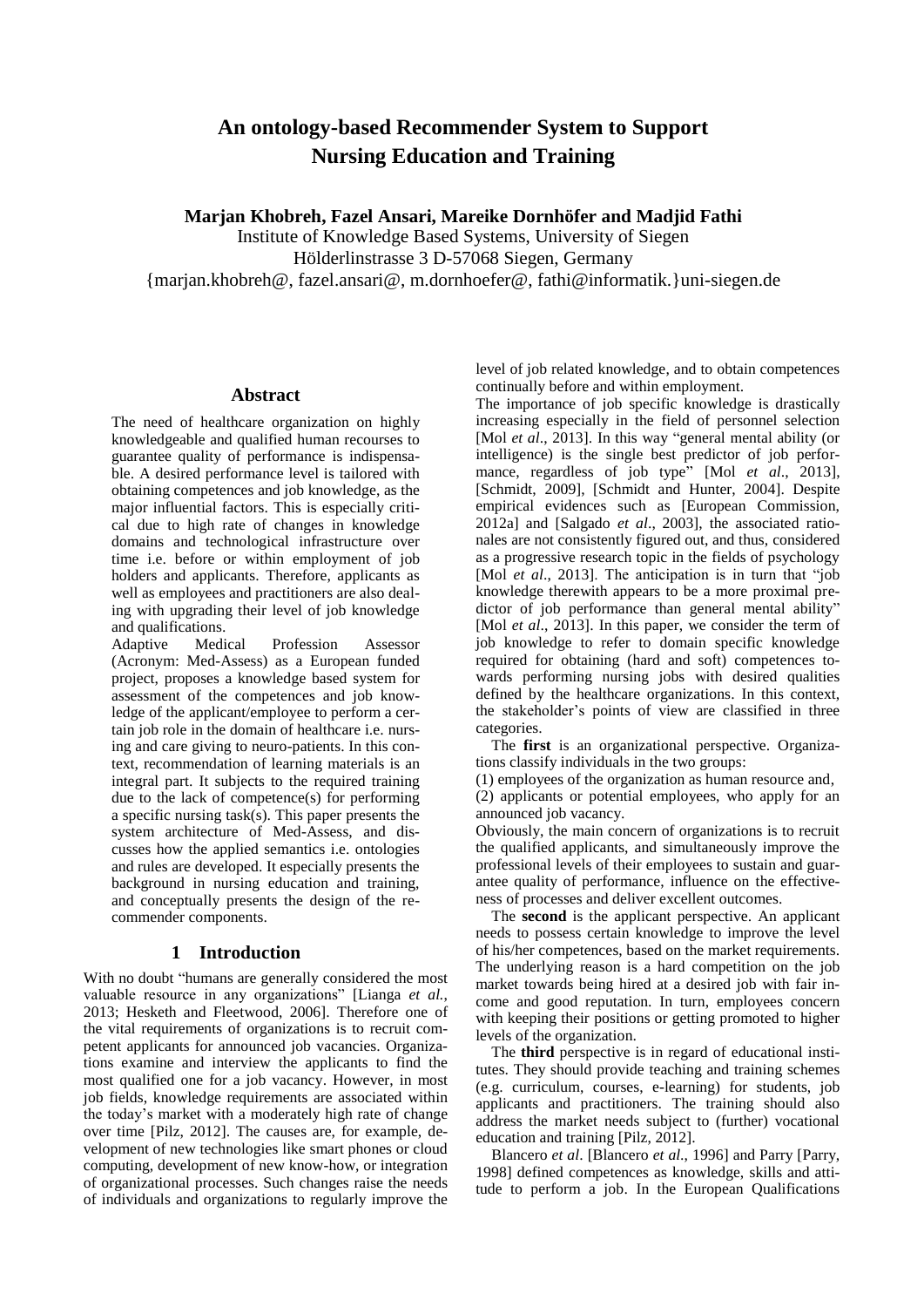Framework (EQF) for lifelong learning, the term *Competence* is defined as "the proven ability to use knowledge, skills and personal, social/methodological abilities, in work or study situations and in professional and personal development" [European Commission, 2008]. However, as job descriptions are changed over time, the competences cannot remain solid [Glosson and Schrock, 1985], [Pilz, 2012]. The realization of competences may differ based on organizations' requirements. Moreover, learning expresses the rate of transmitting and absorbing knowledge, which depends on cognitive abilities [Wu & Lee, 2007]. Weinstein and Underwood [Weinstein and Underwood, 1985] considered four main learning strategies, namely (1) information processing strategies, (2) affective learning strategies, (3) typical reading strategies, and (4) metacognitive strategies. In this sense, "typical reading" is a learning concept that addresses the development of the learning process through reading, learning materials, doing exercises and preparing for attending associated tests. There are meaningful relationships between learning materials, competences and job roles in each domain. The concept of Adaptive Medical Profession Assessor (Med-Assess) is developed for bridging these three aspects in nursing education [Mol *et al*., 2013]. One of the Med-Assess objectives are identifying the required competences to perform nursing tasks [Mol *et al*., 2013]. In addition, Med-Assess is used to assess and evaluate the competences of applicants (i.e. novice or experienced nurses), based on multiple-choice tests on domain knowledge and general mental ability [Mol *et al*., 2013]. Finally the system recommends respected learning materials e.g. courses, workshops, e-learning courses, textbooks. In this framework, a Recommender System (RS) is being developed, as a sub-system of Med-Assess, to suggest learning material(s), in case the test candidate lacks competence(s) in (a) certain task(s) [Mol *et al*., 2013]. Further details about the general concept of Med-Assess are discussed in [Mol *et al*., 2013].

Considering the given introduction, this paper consists of 6 sections. Section 2 discusses the background of Med-Assess. The Med-Assess system architecture and its components are presented in section 3. Section 4 and 5, respectively, describe the concept and related methodologies of RS, and related aspects of ontology engineering and the execution of rules. Finally, section 6 concludes the paper and indicates the future research steps.

# **2 Background**

As mentioned one of the primary objectives of Med-Assess is to recommend learning material(s), if applications refer to lack of competence(s) to perform certain task(s). In the following sub-sections, firstly, the nursing job is discussed to clarify which nursing competences enable nurses to perform their tasks in a high quality. Secondly, the nursing education and training is described to elucidate what learning materials are available in different categories, based on the job classifications. Both sub-sections focus on market requirements in Germany. However, the geographical transfer of the project findings and product is not limited to Germany; thereby the entire European health sector is considered.

# **2.1 Nursing job role**

"Deutscher Pflegerat (DPR)" (German care council) and Krankenpflegegesetz (KrPflG) (nursing act), as a special administrative law in the scope of the Federal Republic of Germany, noted the personal responsibility tasks of professional nurses as follows  $[KrPfIG, 2003]$ <sup>1</sup>, [DPR,  $2004$ <sup>2</sup>:

- Determine the need for care, planning, organization, conduction and documentation of care.
- Evaluation of care, protection and development of care quality.
- Advice, guidance and support of caregivers.
- Initiation of life-sustaining emergency measures until a doctor arrives.

In addition, the tasks which should be performed as assistance are [DPR, 2004], [KrPflG, 2003]:

- Independent implementation of medical interventions that were prescribed by a doctor,
- Provision of medical diagnosis, treatment or rehabilitation,
- Action in crisis and disaster situations.

Nurses should establish multidisciplinary solutions to health problems and work together with other professionals in hospitals [DPR, 2004].

Williams *et al*. [William *et al*., 2009] identified nursing tasks in four different categories based upon the daily workload.

(1) **Direct care:** defined as "all activities involving direct interaction between the nurse and patient/family" [William *et al*., 2009], namely, communication, medication, nutrition and fluid intake, elimination, personal care, positioning or turning, escorting patients, assisting other health professionals, routine checks, vital signs, collecting specimens, nursing procedures [William *et al*., 2009]. (2) **Indirect care:** defined as all activities related to the patients but execute away from the patient, namely, charting/form completion, reports, communication, meeting preparation [William *et al*., 2009]. (3) **Unit-related:** defined as all activities for handling the unit/ward namely, housekeeping, clerical errands, communication, and maintenance [William *et al*., 2009]. (4) **Personal time:** defined as all activities that lead to nurses' well-being, namely, education/training and meal break [William *et al*., 2009].

Furthermore Nursing Interventions Classification (NIC) provided a taxonomy to represent nursing constructs [Bulechek *et al*., 2013]. The NIC consists of 7 domains and 554 interventions. The 7 domains are: *Basic, Complex, Behavioral, Safety, Family, Health System, and Community* [Bulechek *et al*., 2013]. In the framework of Med-Assess, NIC is considered as one of the validation sources. Other methods are interviewing with nursing supervisors, educators and physicians in cooperation with the clinical partner of the project.

<u>.</u>

<sup>1</sup> Translated and adopted by the authors **according to Section 2 " Vocational Training",§ 3" training target", paragraph (1)**

<sup>2</sup> Translated and adopted by the authors **according to §2 "Tasks" paragraph (3)**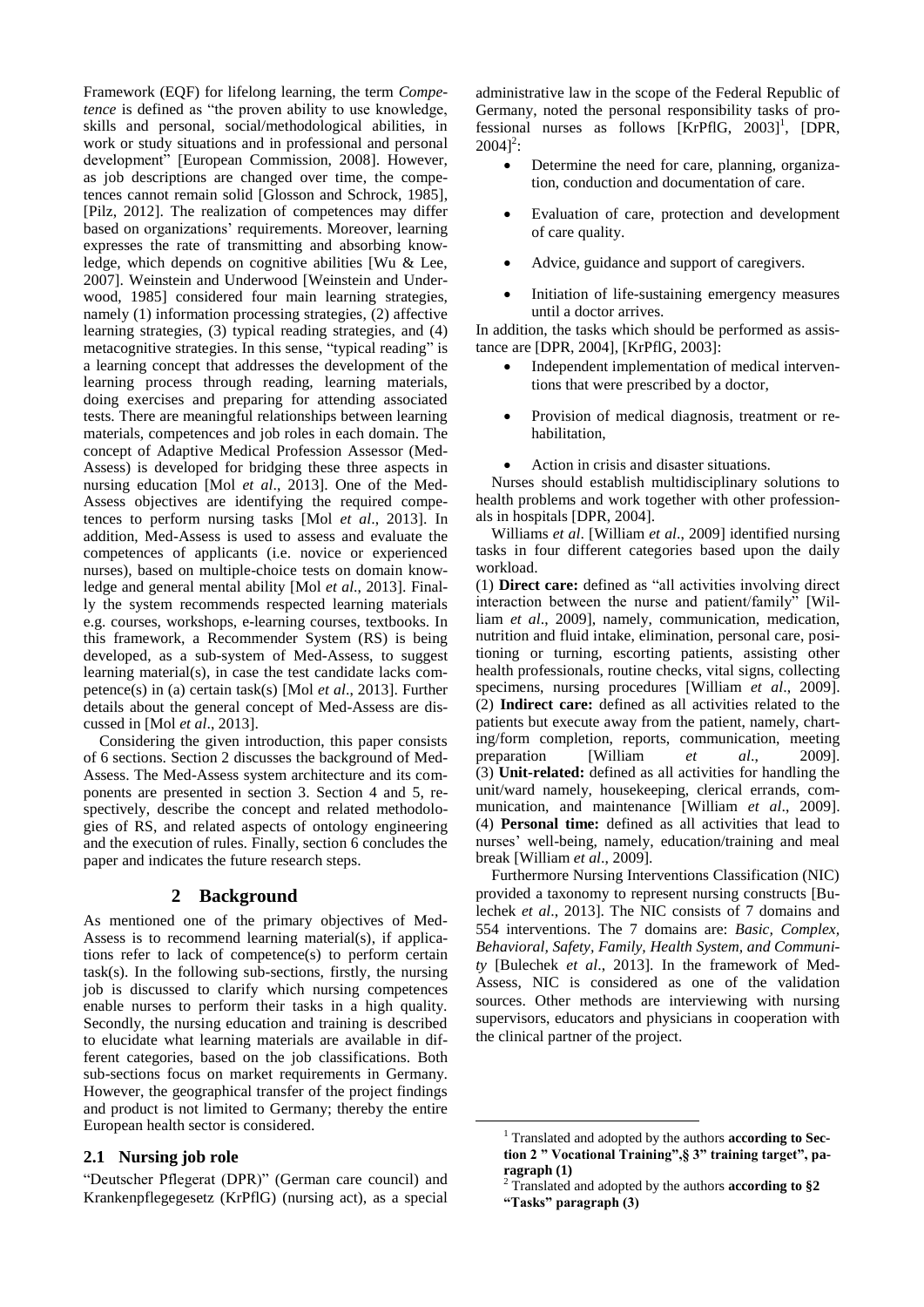# **2.2 Nursing competence through education and training**

In the literature on healthcare, competence is often used to only describe knowledge that enables practitioners to perform a particular task [Schroeter, 2008]. However, competence is more than knowledge [Norman, 1985]. It consists of understanding of various knowledge merging skills to have capability, and abilities to perform the clinical, technical and communication tasks, and also to solve problems successfully [Schroeter, 2008].

Obtaining the required competences can be integrated into curricular coursework [Rudolph, 1999]. Practitioners learn and practice certain cognitive results such as concepts, significations, principles, strategies, problem solving and having reversibility, (re) construction and improvement characteristics [Neacşu, 2011].

According to article 31 (6) of the European parliament and of the council on the recognition of professional qualifications: "Training for nurses responsible for general care shall provide an assurance that the person in question has acquired the following knowledge and skills" [European Parliament and Council, 2005]:

(a) Adequate knowledge of the sciences of structure, physiological functions and behavior of healthy and sick persons.

(b) Sufficient knowledge of the nature and ethics of the profession.

(c) Adequate clinical experience.

(d) "The ability to participate in the practical training of health personnel and experience of working with such personnel".

(e) Experience of team working with other professions in the hospital.

As listed in this treaty<sup>3</sup>, the training program shall consist of theoretical instruction as well as clinical instruction [European Parliament and Council, 2005]. Theoretical instruction includes [European Parliament and Council, 2005]: (a) **Nursing**: nature and ethics of the profession, general principles of health and nursing, general and specialized medicine, general and specialized surgery, child care and pediatrics, maternity care, mental health and psychiatry, care of the old and geriatrics [European Parliament and Council, 2005]. (b) **Basic science**: anatomy and physiology, pathology bacteriology, virology and parasitology, biophysics, biochemistry and radiology, dietetics, hygiene. (c) **Social science**: sociology, psychology, principles of administration, principles of teaching, social and health legislation, legal aspects of nursing.

Furthermore, the "Ausbildungs- und Prüfungsverordnung für die Berufe in der Krankenpflege (KrPflAPrV)" as a vocational training and examination regulation of occupations in nursing in Germany, expresses two training parts<sup>4</sup> [KrPflAPrV, 2003]: (a) Prac**tical**: internal medicine, geriatrics, surgery, gynecology, neurology, birthing, newborn Care, psychiatry, pediatrics and ambulant care. (b) **Theoretical**: nursing and health science, natural science and medicine, human and social sciences law, politics and business.

KrPflAPrV [KrPflAPrV, 2003] mentioned that to assess the competences, skills and knowledge of the practitioners, they should take the national examination which

 $\overline{a}$ 

is in written, oral and practical form<sup>5</sup>. The results of written and oral exams are graded<sup>6</sup> in 6 degrees: (1) Very **good**: (a nurse) who is particular competent (2) **Good**: who is fully competent (3) **Satisfactory**: who is generally competent (4) **Sufficient**: who has deficiencies in her/his competence, (5) **Poor**: who is not competent, however, it is possible to recognize that the necessary knowledge exists and the deficiencies can be solved in the foreseeable future (6) **Unsatisfactory**: who has not even the basics of the competences, the deficiencies are more than could be resolved in the foreseeable future.

In addition, many states of Germany defined their individual curriculum frameworks for training and educating nursing students in nursing schools. In general, while the curriculum frameworks are the same; they have some different point of views. Examples are [Oelke *et al.,* 1998] and [Müller-Klepper (Ed.), 2005].

# **3 Med-Assess System Architecture**

The main functionality of Med-Assess is to provide adaptive tests for clinics, hospitals and nursing schools to assess the competences of their applicants, employees and practitioners. The aim is to provide recommendations of learning materials for further training and education. In this context, Med-Assess incorporates the core elements of the Onto-HR solution [OntoHR, 2009]. Onto-HR is a former European Project, where two of the Med-Assess project partners took part. It focuses on the assessment of IT-specialists. Med-Assess project is categorized as a transfer of innovation project [European Commision, 2012b], which indicates that a given innovative solution (i.e. Onto-HR) is customized and transferred to another domain or country while enhancing its functionalities and performance. Therefore, the transfer of Med-Assess is twofold, first from the IT to the medical sector, and second from the Netherlands and Hungary to Germany. Eventhough Med-Assess is developed based on Onto-HR, it differs in certain characteristics. The major improvements are the adaptivity of the solution, the focus on recommending based on the assessment results, and offering a decision component in the field of personnel selection. Compared to other existing technologies like KnowWE (Knowledge Wiki Environment) that "enables domain specialists and experienced users to build knowledge– based consultation systems collaboratively on the web" [Baumeister et al., 2007],or Experience Factories that aimed at "capitalization and reuse of life cycle experience and products" [Basili,2009], Med-Assess system focuses on the assessment of job knowledge and compensating the lacks through recommendation of further education and training.

The system architecture of Med-Assess is illustrated in Figure 1. It consists of the three modules *Adaptive Testing, Recommender* and *User Interface.*

The *User Interface* is developed in order to supply the user with a graphical interface for performing the tests and gathering user information. It ultimately transfers the test results, recommended learning materials and applicant ranking to the user.

<u>.</u>

<sup>3</sup> **ANNEX V, Point 5.2.1**

<sup>4</sup> Translated and adopted by the authors **according to § 1 (1)**

<sup>5</sup> Translated and adopted by the authors **according § 3 "State Examination"**

<sup>6</sup> Translated and adopted by the authors **according § 7**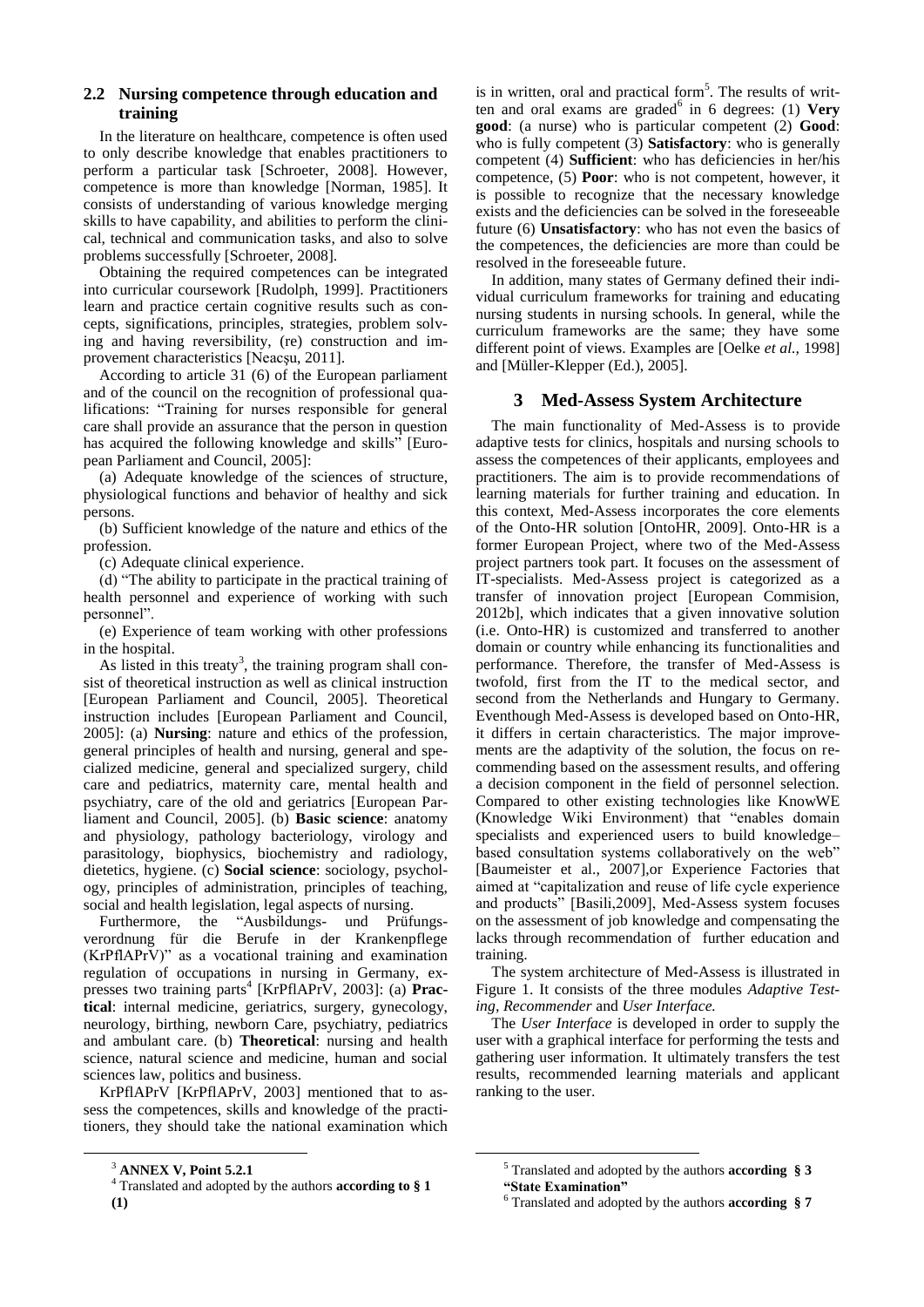

Figure 1 Med-Assess System Architecture

This component is connected to both, *Adaptive Testing* and *Recommender*, to receive the test package from *Adaptive Testing* and recommended learning materials as well as test results from *Recommender*. The *User Interface* also delivers the test package, which contains the questions as well as user information for *Recommender*.

The *Adaptive Testing* consists of a Job-role ontology (Job role-Onto), *Test Bank* and *Test Generator*. The Job role-Onto formalizes and represents all the nursing tasks and activities. Ontology is a means to structure and represent knowledge about a domain in a formal way [Guarino, 2009]. Ontology is discussed more in section 5.

To assess the required competence to perform a certain task, a group of questions is employed and stored in the *Test Bank*. In this context, the tests are classified into different groups based on their level of difficulty. The *Test Generator* provides the different test packages in the range of difficulties, refers to the profile of the user and considers especially the user's job experience and professional level. The Med-Assess *Recommender* is discussed in section 4.

# **4 Recommender System**

"Recommendation systems are software tools and techniques providing suggestions for items to be of use to a user" [Ricci *et al*., 2011]. RS refers to a kind of Information System (IS) which analyzes "*User's Need*", collects the "*Items*", and suggests them to the "*Users*" [Ricci, 2011], [Klahold, 2009]. Recommendation techniques are made out based on knowledge source [Burke, 2007]. These knowledge sources can be fed by "the knowledge of other users' preferences" or "ontological or inferential knowledge about the domain, added by a human knowledge engineer" [Burke, 2007]. Burke [2007] distinguished six types of recommendation approaches (see Table 1).

Med-Assess utilizes the combination of content and knowledge-based recommendation approach i.e. hybrid recommender system. In particular, items are learning materials, which are gathered based on the analysis of the user's level of competence. Therefore, at first the needs analysis should be applied to identify the requirements for recommendation. Here the Items include domain knowledge to clarify how they meet the "User's Needs" [Ricci et al., 2011]. In knowledge-based recommender systems, the Users' Needs (based on the user profiling) are mapped to Items through involving the associated domain expert(s) (e.g. physicians, nursing educators, or nursing supervisors). The quality of the recommended items by content-based and knowledge-based recommender depends on the quality of the entered data in the system by knowledge engineers [Burke and Ramezani, 2011]. A knowledge-based recommender needs not only what features are associated with what items, but also an ontology over the item features to allow the system to reason about the relationship between the features [Burke and Ramezani, 2011].

 **Table 1 Types of Recommendation Approaches, Adopted by the authors from [Ricci** *et al***., 2011].**

| <b>Recommendation approach</b> | <b>Description</b>                                                                                                                                                                                             |
|--------------------------------|----------------------------------------------------------------------------------------------------------------------------------------------------------------------------------------------------------------|
| Content-based                  | The system recommends items<br>refer to the user's likes and<br>dislike based on product fea-<br>tures.                                                                                                        |
| Collaborative                  | The system provides recom-<br>mendation refers to "users<br>with similar tastes liked in the<br>past".                                                                                                         |
| Demographic                    | The system generates recom-<br>mendations based on rating of<br>users in those niches.                                                                                                                         |
| Community-based                | The system recommends item<br>with regard to the preferences<br>of the user's friends.                                                                                                                         |
| Knowledge-based                | The system does not gather<br>user ratings. The system pro-<br>vides recommendation refers<br>to specific domain knowledge<br>about "how certain item fea-<br>and<br>meet user needs<br>tures<br>preferences". |
| Hybrid recommendation          | The system is developed based<br>on the combination of the<br>above mentioned techniques.                                                                                                                      |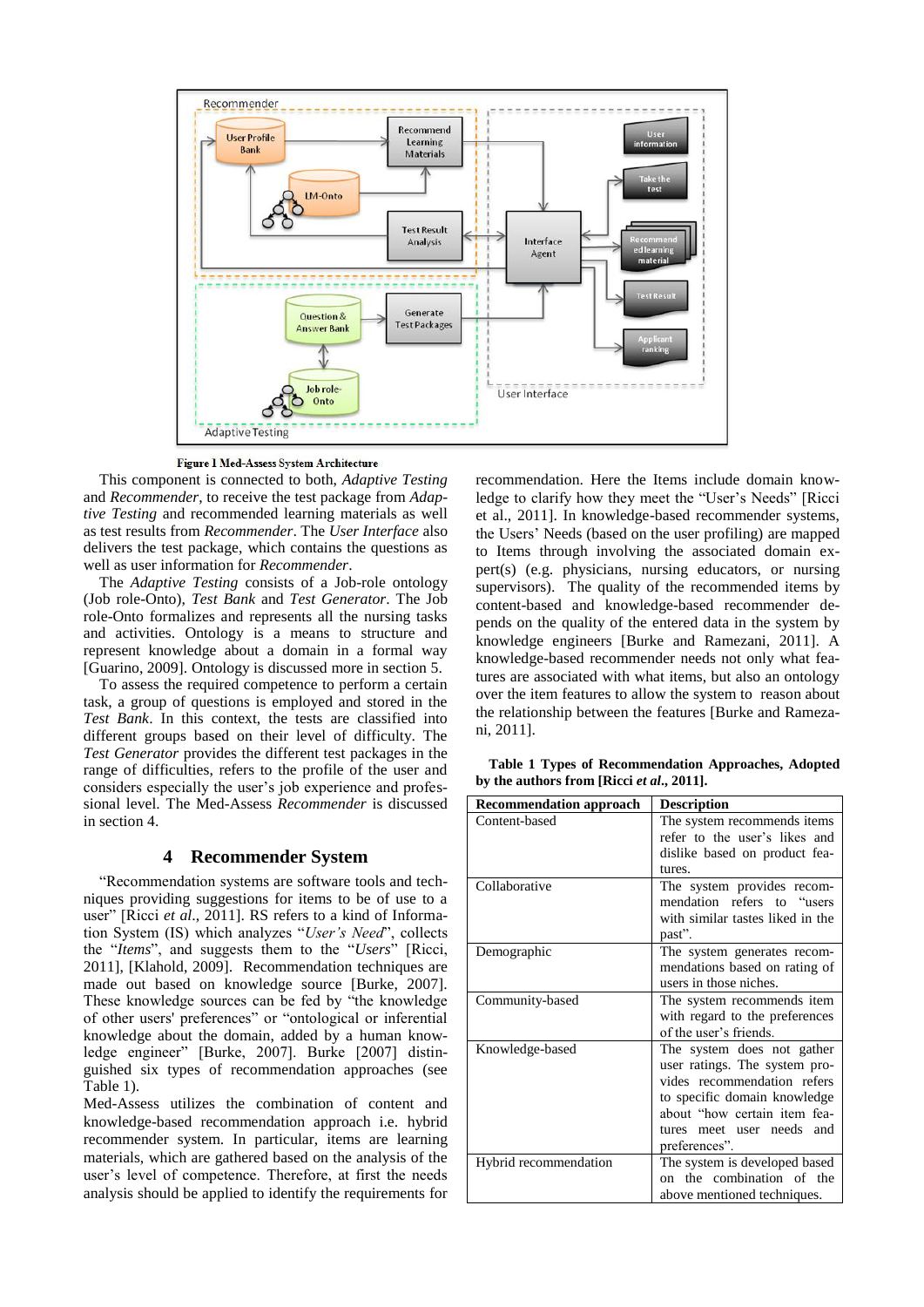As shown in Figure 1, Med-Assess *Recommender* module contains *Recommend Learning Materials*, *Test Result Analysis*, *Learning Material Ontology (LM-Onto)* and *User Profile Bank*. The *Test Result Analysis* receives the test package which is answered by the user. The incorrect answers show the lack of competence(s) of the respected task(s). In this term the rate of the incorrect or correct answers is considered as the level of competence of the practitioners to perform each task. This result is used as "User's Needs" and stored as information in the *User Profile Bank*. Additionally *Recommender* contains *LM-Onto* in order to formalize and represent the LM domain as "Items". To create semantic recommend, Med-Assess utilized ontology. "Ontologies are now used routinely in recommender systems" [Middleton *et al*., 2009]. In LM-Onto, the knowledge domain of "how to perform the nursing tasks" has been formalized in a hierarchically structure and it can be used as a basis for a knowledge base.With reference to the lack of competence(s) to perform (a) specific task(s), the Recommended Learning Material feature will recommend the appropriate LM(s) to practitioners via the User Interface.

#### **5 Med-Assess Ontologies framework**

As mentioned earlier, Med-Assess deploys ontologies as a knowledge representation method to establish the semantics e.g. between learning materials in *LM-Onto* and job profiles in *Job role-Onto*. In the implementation, an inhouse software solution, providing features for ontology and test bank creation is applied. As shown in Figure 2, the ontology engineering of Med-Assess consists of three stages.

**Stage 1** is the modeling of the nursing processes. The inputs of this stage are nursing literature studies (as partially discussed in sub-section 2.1), and knowledge acquisitions via interviews with the nurses, educators and physicians. The output of this stage is nursing master list of tasks and nursing process which indicates the sequential relation of the activities.

**Stage 2** is transforming nursing tasks and processes to build the Job role Ontology (Job role-Onto). In this stage the nursing tasks and sub-tasks are formalized in a hierarchically structure. The output of this stage is Job role-Onto.

**Stage 3** contains the modeling and development of Learning Materials Ontology (LM-Onto) refers to the nursing literature studies as partially discussed in subsection 2.2, and interviews with the domain experts especially consulting with nursing schools. In LM-Onto the know-how to perform nursing tasks are formalized.

The methodology to develop *LM-Onto* refers to the "Ontology engineering methodology" which is provided by [Sure *et al*. 2009]. This process consists of five main steps [Sure *et al*., 2009];

(1) **Feasibility study**: to identify problems/ opportunities.

(2) **Kickoff**: to clarify what this ontology should support, what the valuable knowledge sources are to build a semi-formal ontology.

(3) **Refinement**: to formalize a refined semi-ontology into target ontology and to create a prototype.

(4) **Evaluation**: to evaluate technology, users, and ontology to ready for the roll-out into a productive system,

(5) **Application and evolution**: to apply the ontology and manage evolution and maintenance. Here, this point should be highlighted that "an ideal ontology is one whose models exactly coincide with the intended ones" [Guarino *et al*., 2009].

As the project of Med-Assess is still ongoing, not all aforementioned steps of creating *Job role-Onto* and *LM-Onto* have been established yet. The first steps in creating these ontologies have been done in the form of literature studies about nursing tasks and modeling of work processes and the rest is planned to be accomplished within work packages.

The concept of "Ontology" in general is part of the "Semantic Web" [Berners-Lee *et al.,* 2001], a structure, which according to his inventors "will open up the knowledge and workings of humankind to meaningful analysis by software agents, providing a new class of tools by which we can live, work and learn together" [Berners-Lee et al., 2001]. Med-Assess fulfills the aspect of *working together* with modeling the *Job role-Onto*, which formalizes nursing tasks i.e. creating a common understanding of the daily activities, commotions and requirements e.g.



Figure 2 Med-Assess Ontologies Framwork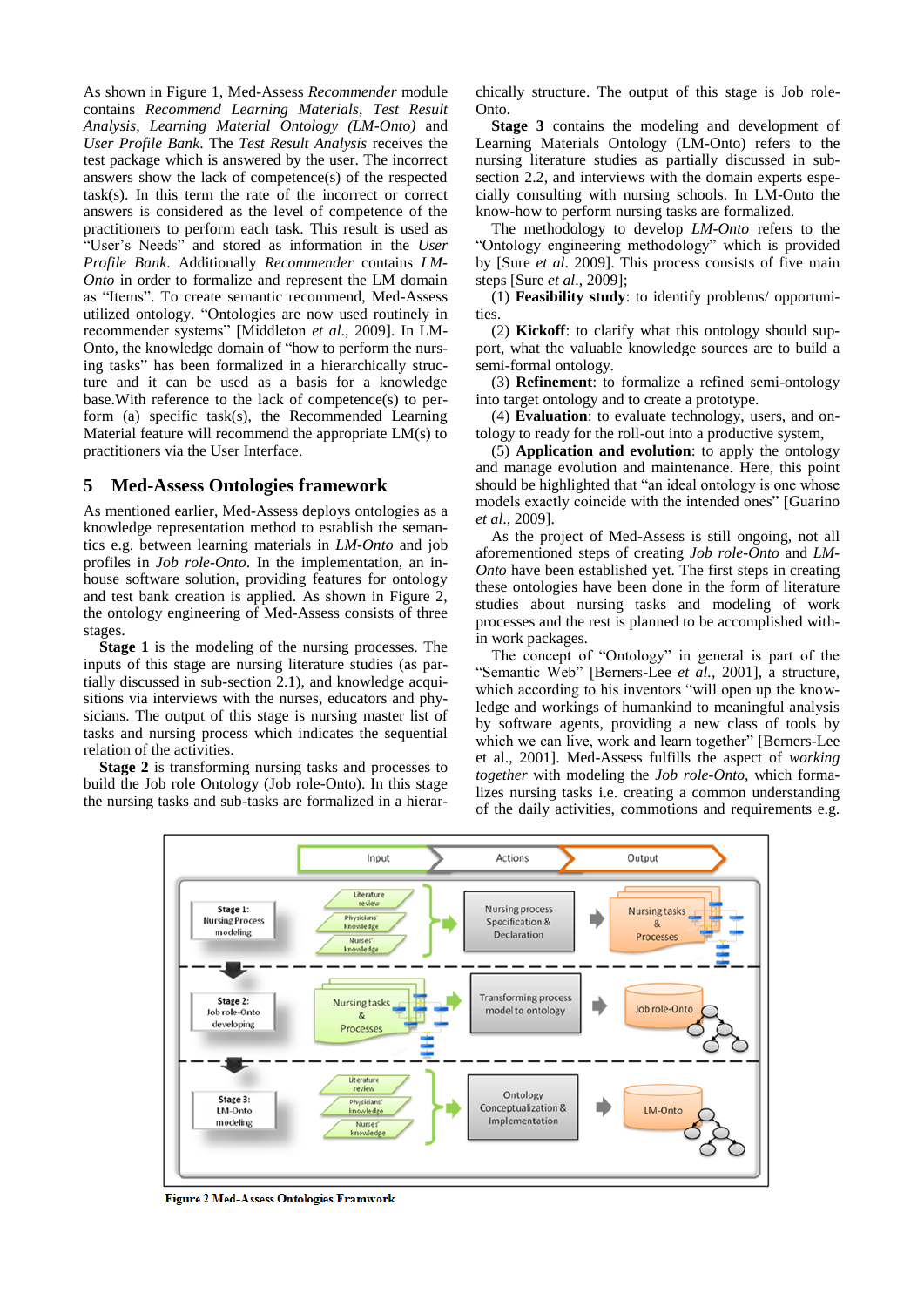of a basic and a neuroscience nurse. *LM-Onto* meets the *learning aspect*, as this ontology represents learning material for the aforementioned job roles.

For the recommendation of corresponding learning material from *LM-Onto* to a test candidate, after acquiring his/her *Test Result Analysis*, an inference mechanism is required. Therefore, rules will be applied for establishing the reasoning processes. In addition to the project plan a research study was done by [Demuth, 2013] about the general interaction of ontologies and rules in the context of a medical scenario. This study [Demuth, 2013] contains a scenario, where exemplarily a competence ontology and the related rules have been created and executed, e.g. to filter the nurses, who need training in a specific topic, which is related to their area of work<sup>7</sup>:

*worksIn(?nurse, ?area)* ∩ *lacksCompetenceIn (?nurse, ?topic)* ∩ *topicRelatedToArea(?topic, ?area)* → *needsTraining(?nurse, ?topic)* 

Where the variables *?nurse*, *?area* and *?topic* may be a concrete test candidate, who works in the area of neurology and lacks knowledge in the topic of indirect care and as a conclusion is recommended for training. While this is a simple rule, this case study delivered first input results for the structures and associated rules, needed for building up *Job role-Onto*, *LM-Onto* and the executing of the recommendation of fitting learning material. Indeed, verifying such an approach requires several steps, like defining all rules and procedures to merge, aggregate or breakdown all rules in cooperation with the domain experts and knowledge engineers.

#### **6 Conclusion and future research**

This paper discusses the role of education and training in the development and improvement of nursing competence. It provides a contribution to (further) vocational education and training in the health sector. In particular, the paper holds the concept of Med-Assess and presents the design of RS as a component/sub-system in the framework of Med-Assess. In fact, Med-Assess is a gateway to bridging a synergistic approach using human resource, experience management and knowledge management methodologies to support nursing education and training. However, there are limitations in the concept and domain of application that should be addressed properly through the progress of the project and within the future research.

In particular, Med-Assess does not provide learning materials, instead it only recommends them. The reason for this approach is due to the lack of existing structured online learning systems in the field of neuroscience nursing. Therefore it is essentially important to establish inhouse workshops and develop learning materials (e.g. text books) using online learning technologies and a combination of text-based and multi-media materials for learning and education. In this way, licensing of text-based materials is a major challenge which should be considered and handled through communication with the copyright holders and publishers.

 $\overline{a}$ 

Moreover, the recommendation result of Med-Assess does not reflect a kind of certificate yet. Integration of certification in the framework of Med-Assess might encourage the users to eagerly take part in the tests.

For implementation and evaluation of the performance, a pilot test with a number of test candidates (i.e. minimum of 200 candidates) will take place.If necessary, the solution will be adapted according to the feedback.

In the domain of application, one of the major challenges is the autonomy of nurses. For example, diagnosis is a task that should be fulfilled by the contribution of physicians and nurses. In this way, the authority of nurses is quite limited in Germany, while they have more freedom in other European countries or the United States. This issue should be fully considered in the development of the system and incorporating of learning materials.

Med-Assess also has an influence on the decision process of superiors in medical institutions. In fact, the secondary objective of the Med-Assess is to support superiors on integration of foreign job applicants (e.g. Chinese nurses in the German health sector).

Additionally Med-Assess has direct influence on continuous improvement of nursing performance through regular evaluation of the nurses. Improving nursing performance is directly reflected in doctor-nurse and nursepatient communications as well as customer satisfaction in hospitals and clinics. Dealing with neuroscience patients and their relatives, this issue is very important and can affect the entire treatment process.

# **Acknowledgments**

The research presented in this paper has been funded with support from the European Commission under the grant no. DE/12/LLP-LdV/TOI/147557. This communication reflects the views only of the authors, and the Commission cannot be held responsible for any use which may be made of the information contained therein.

The authors would like to thank the members of Med-Assess consortium, Amsterdam Business School of the University of Amsterdam, Beta Klinik GmbH a private international clinic in Bonn, and Corvinno Technology Transfer Center Nonprofit Public Ltd. in Budapest.

# **References**

[Basili, 2009] Victor R. Basili, Gianluigi Caldiera and H. Dieter Rombach. The Experience Factory, 2009, http://agde.cs.unikl.de/teaching/qmss/ws2009/material/excercise/experie nceFactory.pdf [last visit 30.08.2013]

- [Baumeister *et al.*, 2007] Joachim, Baumeister, Jochen, Reutelshoefer and Frank, Puppe. KnowWE: community-based knowledge capture with knowledge wikis . In *Proceedings of the 4th international conference on Knowledge capture,* pages189–190, ACM, New York, NY, USA, 2007.
- [Berners-Lee *et al.,* 2001] Tim Berners-Lee, James Hendler, and Ora Lassila. The Semantic Web: a new form of Web content that is meaningful to computers will unleash a revolution of new possibilities*. Scientific American*, 284 (5): 34–43, 2001.
- [Blancero *et al*., 1996] Donna Blancero, John Boroski, and Lee Dyer. Transforming human resource organiza-

 $7$  The rule is adopted from the original source [Demuth, 2013] to address the specific example in the framework of this paper.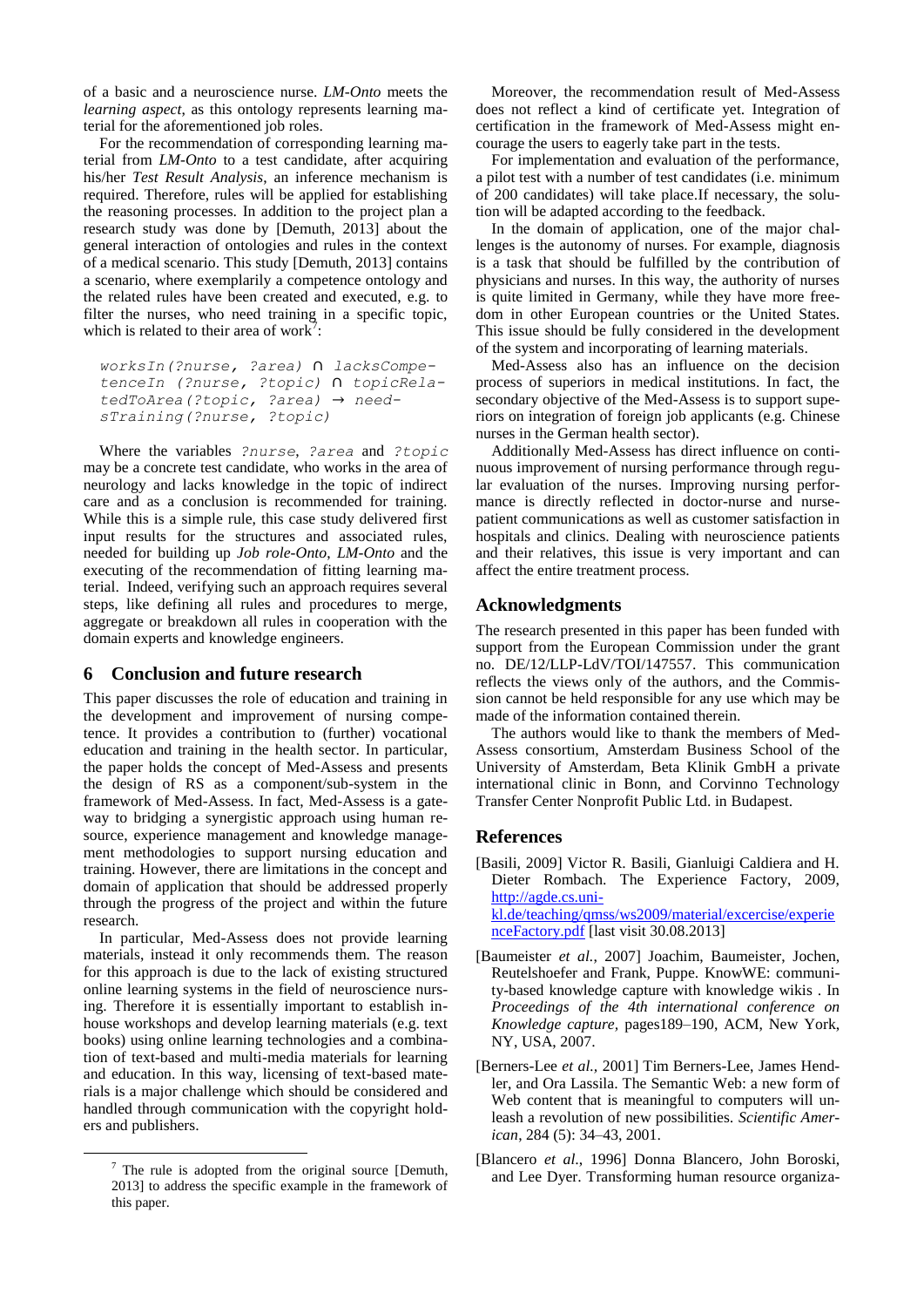tions: a field study of future competency requirements. *Human Resource Management*, 35:383–404, 1996.

- [Bulechek *et al*., 2013] Gloria M. Bulechek, Howard K.. Butcher, Joanne M. Dochterman and Cheryl Wagner (Eds.). *Nursing interventions classification (NIC)*, 6th Ed., Elsevier, St. Louis, Missouri, 2013.
- [Burke and Ramezani, 2011] Robin Burke and Maryam Ramezani. Matching Recommendation Technologies and Domains .In: F. Ricci et al. (eds.), Recommender Systems Handbook. Springer Science+Business Media, LLC: 1- 35, 2011.
- [Burke, 2007] Robin Burke. Hybrid web recommender systems. *The Adaptive Web*, Springer Berlin/Heidelberg, Germany, 377–408, 2007.
- [Demuth, 2013] F. Demuth. Analyse und Interaktion von Ontologien und Rules im Bereich Semantic Web und praktische Umsetzung eines medizinischen Beispielszenarios, Bachelor Project Work in the context of Med-Assess, *Institute of Knowledge Based Systems, University of Siegen*, 2013.
- [DPR, 2004] Deutscher Pflegerat e. V. Rahmen Berufsordnung für professionell Pflegende. Deutscher Pflegerat, Berlin, Germany, 2004, [http://www.deutscher](http://www.deutscher-pflegerat.de/dpr.nsf/3F6CE4D95D84F8EDC12572B9003A1EF2/$File/Rahmenberufsordnung.pdf)[pflegerat.de/dpr.nsf/3F6CE4D95D84F8EDC12572B90](http://www.deutscher-pflegerat.de/dpr.nsf/3F6CE4D95D84F8EDC12572B9003A1EF2/$File/Rahmenberufsordnung.pdf) [03A1EF2/\\$File/Rahmenberufsordnung.pdf](http://www.deutscher-pflegerat.de/dpr.nsf/3F6CE4D95D84F8EDC12572B9003A1EF2/$File/Rahmenberufsordnung.pdf) [last visit 04.07.2013].
- [European Commission, 2008] European Commission, Recommendation of the European Parliament and of the Council of 23 April 2008 on the establishment of the European Qualifications Framework for lifelong learning. *Official Journal C 111*, 6.5.2008, [http://eur](http://eur-lex.europa.eu/LexUriServ/LexUriServ.do?uri=oj:c:2008:111:0001:0007:en:pdf)[lex.europa.eu/LexUriServ/LexUriServ.do?uri=oj:c:200](http://eur-lex.europa.eu/LexUriServ/LexUriServ.do?uri=oj:c:2008:111:0001:0007:en:pdf) [8:111:0001:0007:en:pdf](http://eur-lex.europa.eu/LexUriServ/LexUriServ.do?uri=oj:c:2008:111:0001:0007:en:pdf) [last visit 04.07.2013].
- [European Commission, 2012a] European Commission, Online survey on scientific information in the digital age, 2012, [http://ec.europa.eu/research/science](http://ec.europa.eu/research/science-society/document_library/pdf_06/survey-on-scientific-information-digital-age_en.pdf)[society/document\\_library/pdf\\_06/survey-on-scientific](http://ec.europa.eu/research/science-society/document_library/pdf_06/survey-on-scientific-information-digital-age_en.pdf)information-digital-age en.pdf [last visit 04.07.2013].
- [European Commission, 2012b] European Commission, Lifelong Learning Programme, Transfer of Innovation call 2012, ADAM database entry: http://www.adameurope.eu/prj/9974/project\_9974\_en.pdf.
- [European Parliament and Council, 2005] European Parliament and Council. DIRECTIVE 2005/36/EC, The European parliament and of the council on the recognition of professional qualifications, *Official Journal of the European Union*: 40-42, September 2005, [http://eur](http://eur-lex.europa.eu/LexUriServ/LexUriServ.do?uri=OJ:L:2005:255:0022:0142:en:PDF)[lex.europa.eu/LexUriServ/LexUriServ.do?uri=OJ:L:20](http://eur-lex.europa.eu/LexUriServ/LexUriServ.do?uri=OJ:L:2005:255:0022:0142:en:PDF)
- [05:255:0022:0142:en:PDF](http://eur-lex.europa.eu/LexUriServ/LexUriServ.do?uri=OJ:L:2005:255:0022:0142:en:PDF) [last visit 04.07.2013]. [Glosson and Schrock, 1985] Linda R. Glosson, Jay R.
- Schrock. Competencies Needed for Articulation Among and Between Post-secondary Vocational Food Technology Programs in Texas. *Texas Education Agency*, Austin, 1985, [https://repositories.tdl.org/ttu](https://repositories.tdl.org/ttu-ir/bitstream/handle/2346/9847/31295003969770.pdf)[ir/bitstream/handle/2346/9847/31295003969770.pdf](https://repositories.tdl.org/ttu-ir/bitstream/handle/2346/9847/31295003969770.pdf) [last visit 04.07.2013].
- [Guarino *et al*., 2009] Nicola Guarino, Daniel Oberle and Steffen Staab. What Is an Ontology? S. Staab and R.

Studer (Eds.). *Handbook on Ontologies*, International Handbooks on Information Systems, Springer Berlin/Heidelberg, Germany, 1-17, 2009.

- [Hesketh and Fleetwood, 2006] Anthony Hesketh and Steve Fleetwood. Beyond measuring the human resource management-organizational performance link: applying critical realist meta-theory. *Organization*, 13: 677–700, 2006.
- [Klahold, 2009] André Klahold, *Empfehlungssysteme: Recommender Systems - Grundlagen, Konzepte und Lösungen: Grundlagen, Konzepte und Systeme*, Vieweg+Teubner Verlag, 2009.
- [KrPflG, 2003] Krankenpflegegesetz. Gesetz über die Berufe in der Krankenpflege, 2003, [http://www.gesetze-im](http://www.gesetze-im-internet.de/bundesrecht/krpflg_2004/gesamt.pdf)[internet.de/bundesrecht/krpflg\\_2004/gesamt.pdf](http://www.gesetze-im-internet.de/bundesrecht/krpflg_2004/gesamt.pdf) [last visit 04.07.2013].
- [KrPflAPrV, 2003] Ausbildungs- und Prüfungsverordnung für die Berufe in der Krankenpflege, November 2003, [http://www.gesetze](http://www.gesetze-im-internet.de/bundesrecht/krpflg_2004/gesamt.pdf)[im-internet.de/bundesrecht/krpflg\\_2004/gesamt.pdf](http://www.gesetze-im-internet.de/bundesrecht/krpflg_2004/gesamt.pdf)

[last visit 04.07.2013].

- [Lianga *et al*., 2013] Chiung-Ju Lianga, Ying-Li Linb and Hsiu-Feng Huang. Effect of core competence on organizational performance in an airport shopping center. *Air Transport Management,* 31:23-26, August 2013
- [Med-Assess, 2012] Official homepage of Med-Assess Project, [www.med-assess.eu](file:///E:\Doc\Paper_Works\2013\LWA_2013\Camera-ready_version\www.med-assess.eu)

[Middleton *et al*., 2009] Stuart E. Middleton, David De Roure, and Nigel R. Shadbolt. Ontology-Based Recommender Systems. S. Staab and R. Studer (eds.). *Handbook on Ontologies*, International Handbooks on Information Systems, Springer, Berlin/Heidelberg, Germany, 20, 779- 7962009.

- [Mol et al., 2013] S. T. Mol, G. Kismihok, F. Ansari and M. Dornhöfer. Integrating Knowledge Management in the context of Evidence Based Learning: Two concept models for facilitating the assessment and acquisition of job knowledge. M. Fathi (ed.) *Integration of Practice-Oriented Knowledge Technology: Trends and Prospectives*. Springer, Germany, 29-45, 2013.
- [Müller-Klepper (ed.), 2005] Petra Müller-Klepper (ed.). Rahmenlehrplan für die Krankenpflegeberufe. *Hessisches Sozialministerium Referat Öffentlichkeitsarbeit*, Wiesbaden, Germany, November 2005,

[http://www.examensfragen.de/Rahmenlehrplan\\_Hessen](http://www.examensfragen.de/Rahmenlehrplan_Hessen.pdf) [.pdf](http://www.examensfragen.de/Rahmenlehrplan_Hessen.pdf) [last visit 04.07.2013].

- [Neacşu, 2011] Ioan Neacşu. Academic learning a generative model of professional competence. Impact on teaching. *Procedia - Social and Behavioral Sciences,*  11: 230–234, 2011.
- [Norman, 1985] GR. Norman. Assessing Clinical Competence. Springer : 330-341, New York, USA, 1985.
- [Oelke *et al.*, 2003] Uta Oelke, Gertrud Hundenborn, Cornelia Kühn, Richtlinie für die Ausbildung in der Gesundheits- und Krankenpflege sowie in der Gesundheitsund Kinderkrankenpflege. *Ausbildungsrichtlinie für die staatlich anerkannten Kranken-und Kinderkrankenpflegeschulen in NRW.*